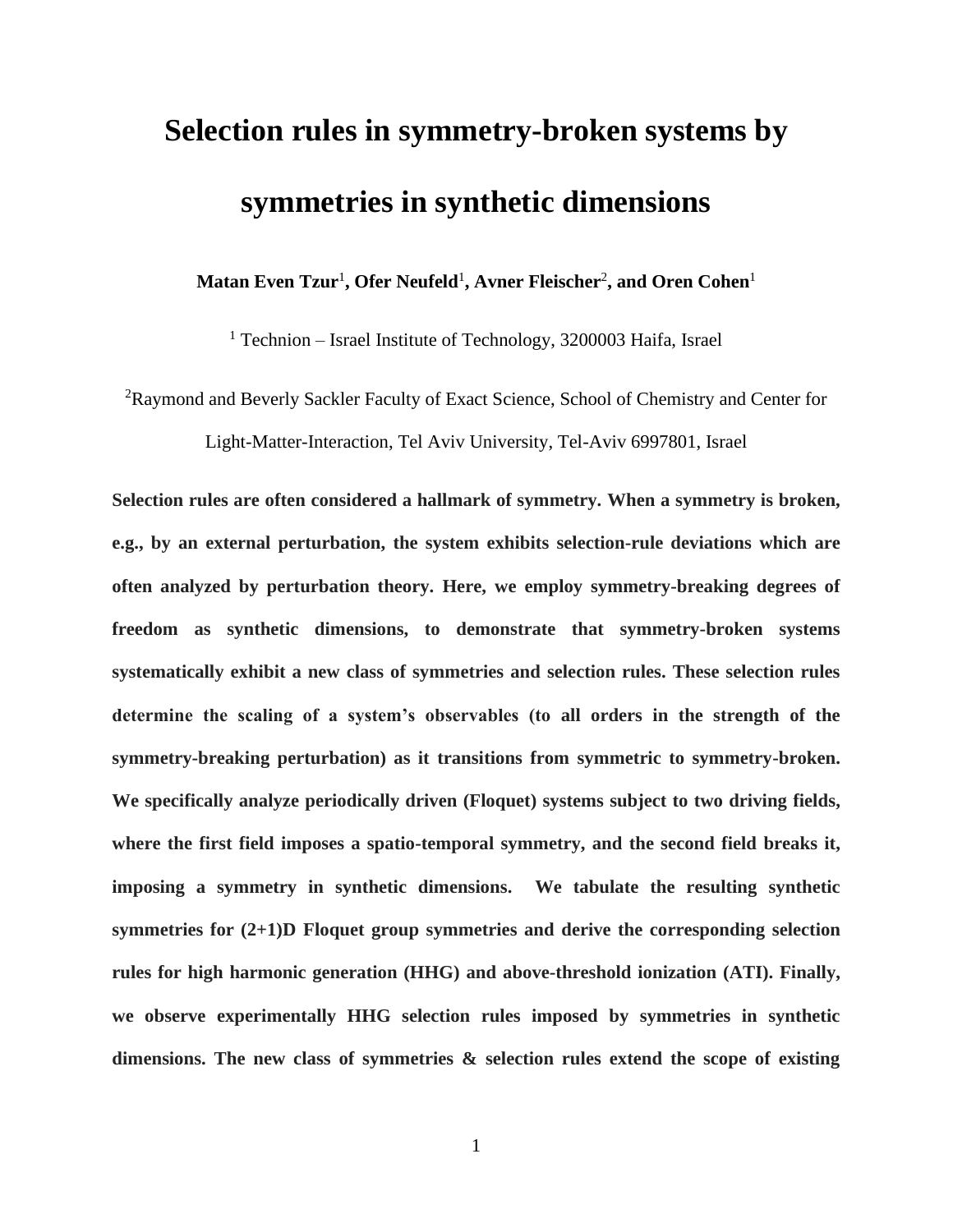**symmetry breaking spectroscopy techniques, opening new routes for ultrafast spectroscopy of phonon-polarization, spin orbit coupling, and more.** 

Selection rules are a significant consequence of symmetries, appearing throughout science. For example, point-group symmetries forbid electronic transitions in solids and molecules<sup>1</sup>, existence of electric and magnetic moments<sup>2</sup>, and harmonic generation in perturbative nonlinear optics<sup>3</sup>. In periodically driven (Floquet) systems, symmetries that involve space and time (denoted dynamical symmetries (DSs)) result in selection rules for various phenomena. Examples include symmetry-induced dark states and transperancy<sup>4,5</sup>, forbidden harmonics and polarization restrictions in  $HHG^{6-8}$ , and forbidden photoionization channels<sup>9</sup>. Symmetry and selection rules are widely used for controlling and measuring one another. On one hand, a system's symmetry is often "engineered" to achieve a desirable selection rule. A salient example for "selection-ruleengineering" is the generation of circularly polarized XUV emission by discrete rotational symmetries in  $HHG^{10-15}$ . On the other hand, in symmetry-broken systems the selection rules are replaced with selection rule *deviations* that can be used to extract information about the system and the symmetry breaking perturbation. In nonlinear optics for instance, selection rule deviations are used as a background free gauge of molecular symmetry<sup>16</sup>, orientation<sup>17</sup>, and chirality<sup>18-20</sup>, circulating electric currents<sup>21</sup>, Berry curvature<sup>22</sup>, topological phase transitions<sup>23</sup>, and more<sup>24</sup>. However, selection rule deviations have only been analyzed ad hoc<sup>16–24</sup>, mostly via perturbation theory (which is often limited to analyzing selection rule deviations up to  $2<sup>nd</sup>$  order). As a result, there is limited insight about the interplay between selection rule deviations, the broken symmetry, and the symmetry-breaking perturbation.

Here we present a new class of symmetries and selection rules in systems that exhibit broken symmetries in space and time by exploiting the symmetry-breaking degrees of freedom as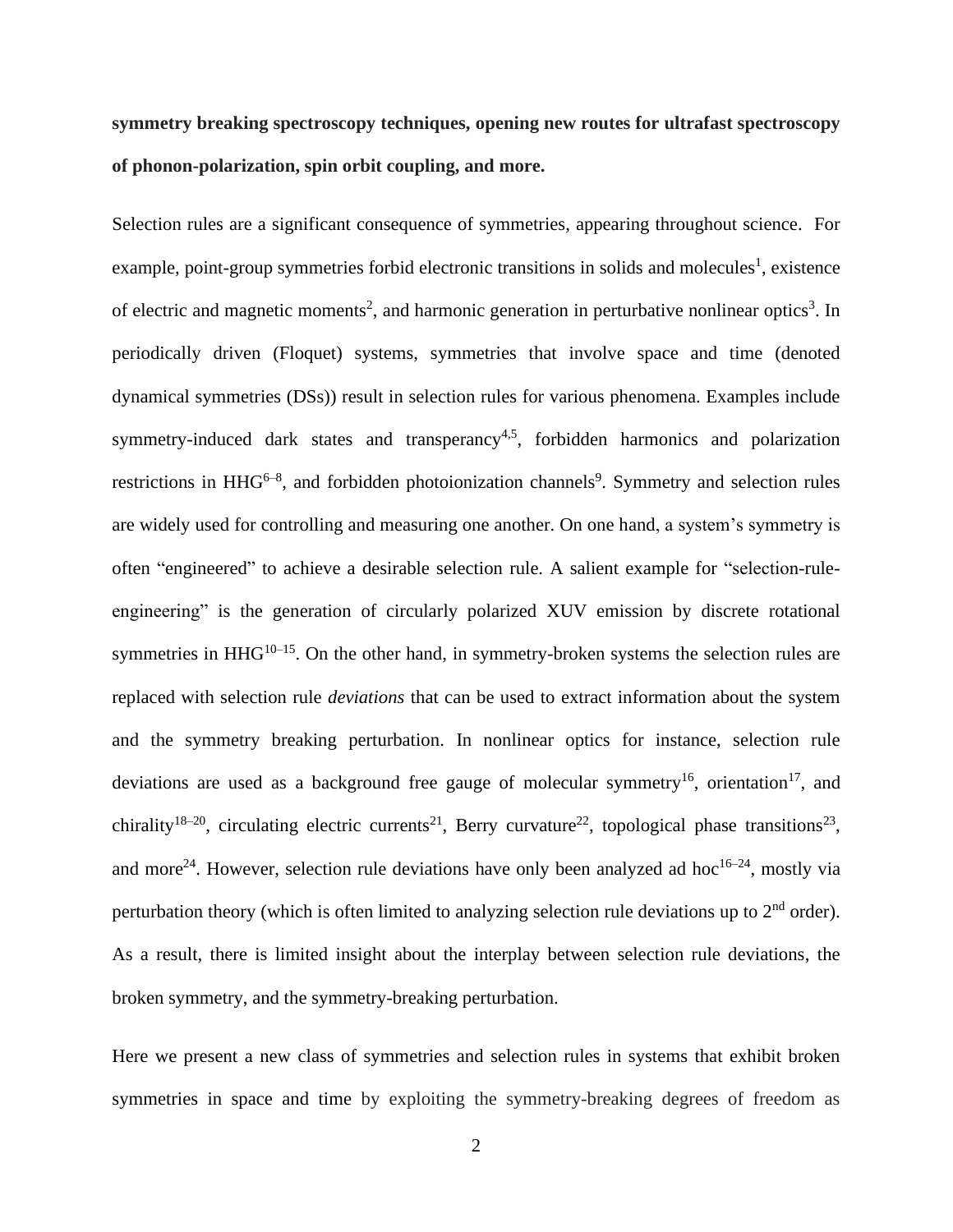synthetic dimensions. We term the new class of symmetries "real-synthetic symmetries" because they are composed of a broken symmetry operation that acts in real spatio-temporal dimensions (denoted  $\hat{X}$ ) and a synthetic-dimensions operation (denoted  $\check{\zeta}$ ). Only the composite operation ( $\hat{X}$  ⋅  $\zeta$ ), is a symmetry of the physical system (i.e., it does not exhibit  $\hat{X}$  and  $\zeta$  as separate symmetries). The selection rules that result from these synthetic symmetries determine analytically the allowed/forbidden deviations from the selection rules of the fully-symmetric and perturbation free system's expectation values, in a non-perturbative manner. That is, realsynthetic symmetries analytically provide system-independent scaling laws of selection rule deviations in symmetry-broken systems, valid to all orders in the strength of the perturbation, without invoking perturbation theory at any stage. This is in sharp contrast with previous investigations, where deviations from selection rules were only analyzed ad hoc<sup>16–24</sup> using 1<sup>st</sup> or 2<sup>nd</sup> order perturbative arguments. Whereas real-synthetic symmetries and their selection rules are general concepts applicable to all symmetry broken systems, we focus here on periodically driven (Floquet) systems subject to two driving fields. The first field imposes a dynamical symmetry  $\hat{X}$  (tabulated within Floquet group theory<sup>8</sup>). The second field breaks  $\hat{X}$ , and instead, imposes a real-synthetic symmetry  $\hat{X} \cdot \check{\zeta}$  where  $\check{\zeta}$  operates on the synthetic space spanned by polarization components of the second field. We employ the operations  $\hat{X} \cdot \check{\zeta}$  to derive selection rules for HHG, ATI, and other phenomena. Finally, we experimentally investigate these selection rules by driving HHG with bi-elliptical pumps with incommensurate frequencies. In our experiment, we observe two types of selection rules – standard HHG selection rules (forbidden harmonics and polarization restrictions) imposed by dynamical (spatio-temporal) symmetries, and selection rules rooted in synthetic dimensions that manifest as scaling laws of the harmonic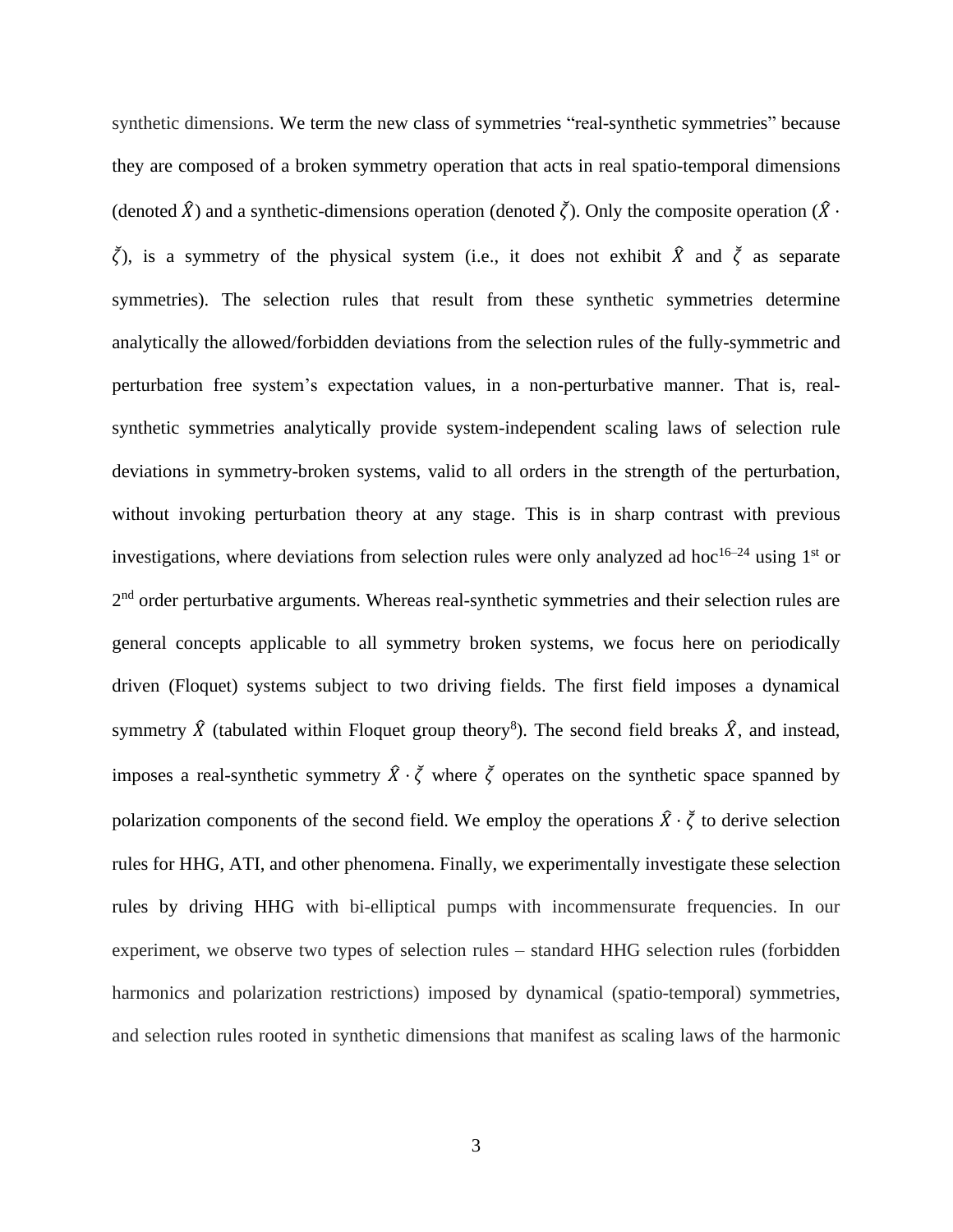powers and polarization states as the system transitions from the symmetric state to the strongly perturbed state.

We start by considering a general Floquet system with period  $T = 2\pi/\omega$ , and a DS denoted by  $\hat{X}$ . The operation  $\hat{X}$  is a (2+1)D spatio-temporal symmetry, jointly imposed by the symmetries of the target material and the first driving laser (or by any other periodic excitation of the system<sup>25,26</sup>). The operations  $\hat{X}$  were comprehensively tabulated within the framework of Floquet group theory<sup>8</sup>. Explicitly, the Hamiltonian of the system exhibits a discrete time-translation symmetry  $\hat{H}_0(t) = \hat{H}_0(t + T)$  as well as  $[\hat{\mathcal{H}}_f, \hat{X}] = 0$  where  $\hat{\mathcal{H}}_f \equiv \hat{H}_0 - i\partial_t$  is the Floquet Hamiltonian.

Next, we consider dressing the system with an additional laser with electric field polarization vector  $\mathbf{p} = (p_x, p_y)$ , and frequency is  $s\omega = 2\pi s/T$ . The Hamiltonian of the dressed system is given by

$$
\widehat{H} = \widehat{H}_0 + \widehat{W}
$$
\n
$$
\widehat{W} = \Re{\boldsymbol{p} \cdot \boldsymbol{r} e^{is\omega t}}
$$
\n(1)

If  $[\hat{W}, \hat{X}] \neq 0$  then  $\hat{X}$  is no longer a symmetry of the system. However, regardless of the breaking of  $\hat{X}$ , the Hamiltonian  $\hat{H}$  exhibits the symmetry  $\hat{X} \cdot \check{\zeta}_{\hat{X}}$ , where  $\check{\zeta}_{\hat{X}}$  operates in the synthetic  $p$ space. The operation  $\zeta_{\hat{X}}$  may be systematically derived by solving the equation  $\hat{W} = \hat{X} \cdot \zeta_{\hat{X}} \hat{W}$ . For the exemplary scenario we focus on here, this translates to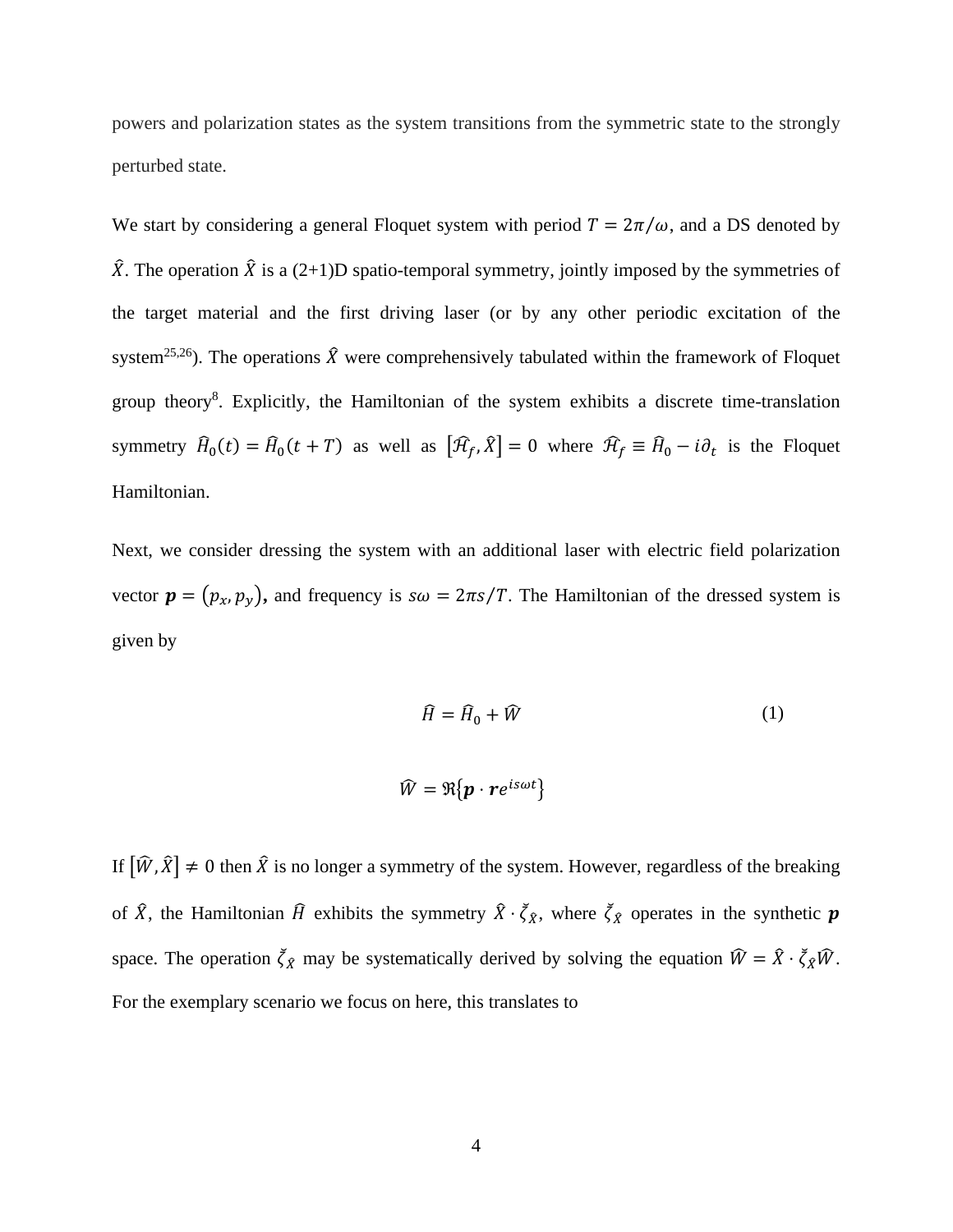$$
\widehat{W} = \Re{\{\breve{\zeta}_R(\boldsymbol{p}) \cdot \widehat{\boldsymbol{X}}(\boldsymbol{r}e^{is\omega t})\}}
$$
\n(2)

In Table 1, we employ Floquet group theory<sup>8</sup> and tabulate synthetic-dimension operations  $\vec{\zeta}_{\hat{X}}$  that solve Eq.(2). The symmetry  $\hat{X} \cdot \check{\zeta}_{\hat{X}}$  results in selection rules on various physical observables. For example, in the context of HHG the selection rule for the emitted harmonic light (denoted by  $E_{HHG}(p,t)$  can be conveniently represented in the time domain by  $E_{HHG}(p,t)$  =  $\hat{X}E_{HHG}(\check{\zeta}(p),t)$ . This condition leads to selection rule on the expansion coefficients  $E_{\text{nx}}^{(klhj)}$ ,  $E_{\text{ny}}^{(klhj)}$  of the n<sup>th</sup> harmonic amplitude  $\mathbf{E}_{\text{n}}(\mathbf{p})$  (see section I in the SI):

$$
E_{HHG}(\mathbf{p},t) = \sum_{n} E_n(\mathbf{p}) e^{in\omega t}
$$
 (3)

$$
\pmb{E}_{\mathbf{n}}(\mathbf{p}) \equiv \sum_{\mathbf{k},\mathbf{l},\mathbf{h},\mathbf{j}=\mathbf{0}}^{\infty} \binom{E_{\textrm{nx}}^{(\textrm{klhj})}}{E_{\textrm{ny}}^{(\textrm{klhj})}} p_{\textrm{x}}^{\textrm{k}} p_{\textrm{y}}^{\textrm{l}} \overline{p}_{\textrm{x}}^{\textrm{h}} \overline{p}_{\textrm{y}}^{\textrm{i}}
$$

Here,  $\bar{p}_{x,y}$  are complex conjugates of  $p_{x,y}$  respectively, and  $k, l, h, j$  are non-negative integers. The symmetry  $\hat{X} \cdot \check{\zeta}$  results in selection rules on  $E_{\text{nx/y}}^{(klhj)}$  to all orders in  $k, l, h$  and  $j$ , and thus provides a non-perturbative formula for the scaling of the HHG spectrum, which are laid out in Table 1. For and expanded discussion on the derivation and application of  $\hat{X} \cdot \check{\zeta}$  and its selection rules, see SI, section III. Similar rules were derived for the ATI spectrum (see SI, section II). We further emphasize that the only necessary condition for this construction is that the system exhibits a broken-symmetry, and that Eq. (1) holds. For example, in section V of the SI we derive  $\hat{X} \cdot \check{\zeta}$  for a system whose real-symmetry  $\hat{X}$  is broken by spin-orbit coupling, instead of the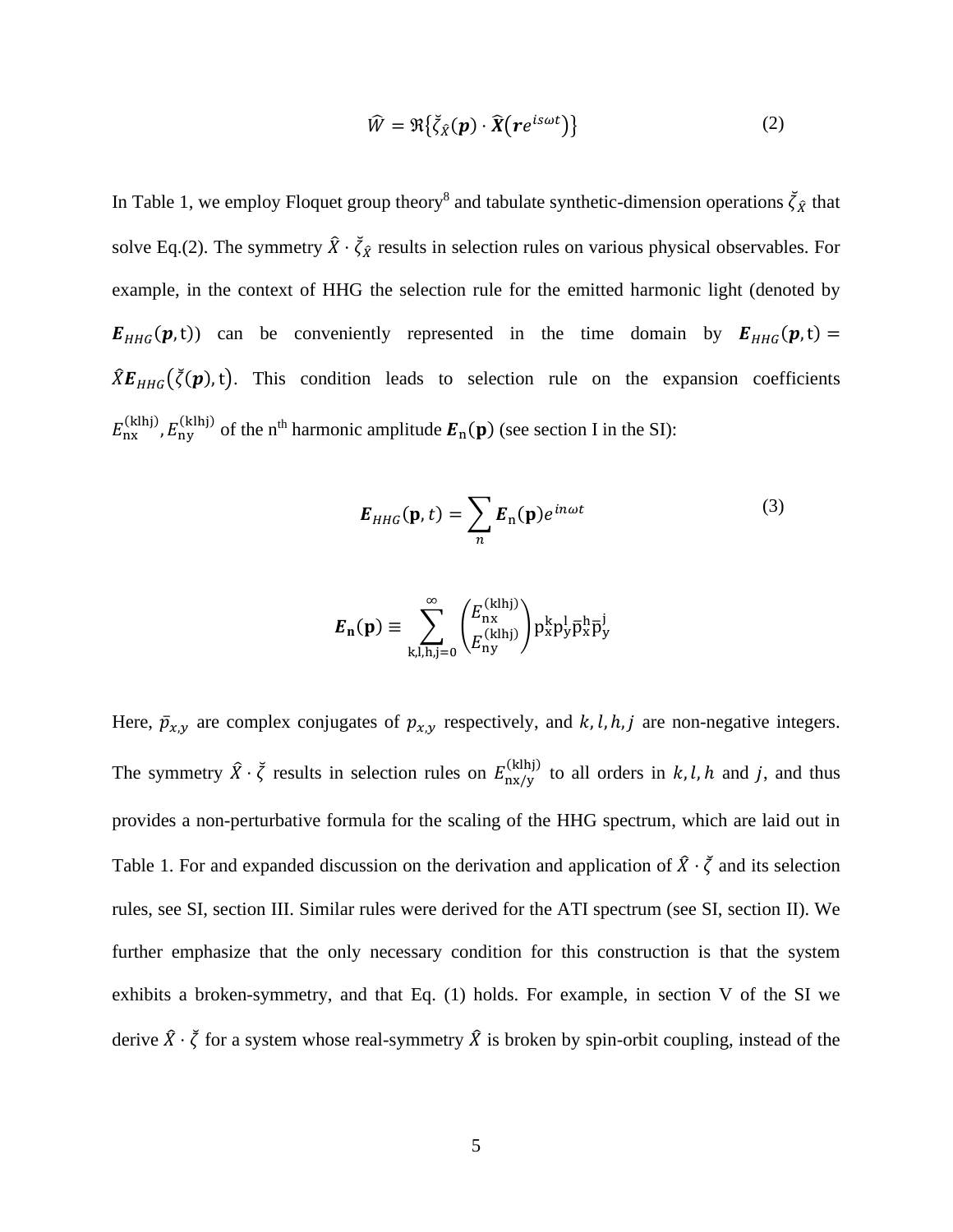second laser (i.e.,  $\hat{W}$  is different). In this case,  $\check{\zeta}$  operates on the synthetic space  $(\alpha, \gamma)$  spanned by the Rashba  $(\alpha)$  and Dresselhaus  $(\gamma)$  coupling strengths.

Next, we demonstrate experimentally synthetic symmetries and their corresponding selection rules in a symmetry-broken system by driving HHG with a bi-chromatic field composed of incommensurate frequencies. In our set-up<sup>27</sup> (Fig.1.(a)), a bi-chromatic laser beam with frequencies  $\omega - 1.95\omega$  (corresponding to the wavelengths 800nm and 410nm, respectively) is passed through an achromatic zero-order quarter-wave plate (QWP). The rotation angle θ of the QWP controls the ellipticities (and the DSs) of the driving field, which is explicitly given by

$$
\mathbf{E}(t) = (\cos(\omega t)\hat{\mathbf{x}} + \sin(1.95\omega t)\hat{\mathbf{y}}/\sqrt{10})
$$
  
+ 
$$
\sin(2\theta) (-\cos(1.95\omega t)\hat{\mathbf{x}}/\sqrt{10} + \sin(\omega t)\hat{\mathbf{y}})
$$
  
+ 
$$
\cos(2\theta) (\sin(\omega t)\hat{\mathbf{x}} + \cos(1.95\omega t)\hat{\mathbf{y}}/\sqrt{10})
$$
 (4)

The bi-chromatic beam is focused onto a supersonic jet of argon gas, yielding an intensity of  $2 \times 10^{14}$  W/cm<sup>2</sup> at the focus, where 10% of the intensity is in the redshifted SH driver. The measured HHG spectrum (Fig.1. (b)) exhibits two types of selection rules, imposed by standard and synthetic DSs.

Firstly, for  $\theta = 0^{\circ}$  and  $\theta = 45^{\circ}$ , the driving field exhibits standard HHG selection rules in the form of forbidden harmonics, due to the spatio-temporal DSs  $\hat{Z}'_x = \hat{\tau}'_2 \cdot \hat{\sigma}_x$  and  $\hat{C}'_{59,20} = \hat{\tau}'_{20}$ .  $\hat{R}_{59,20}$ , respectively. Here,  $\hat{\tau}'_N$  is a  $T'/N$  time translation where  $T' = 20T$ ,  $\hat{\sigma}_x$  is a reflection relative to the Cartesian basis vector  $\hat{x}$ , and  $\hat{R}_{59,20}$  is a 20  $\times$  2 $\pi/59$  spatial rotation. Hence<sup>8</sup>, even harmonic generation is forbidden for  $\theta = 0^{\circ}$  and 3n harmonic generation is forbidden for  $\theta =$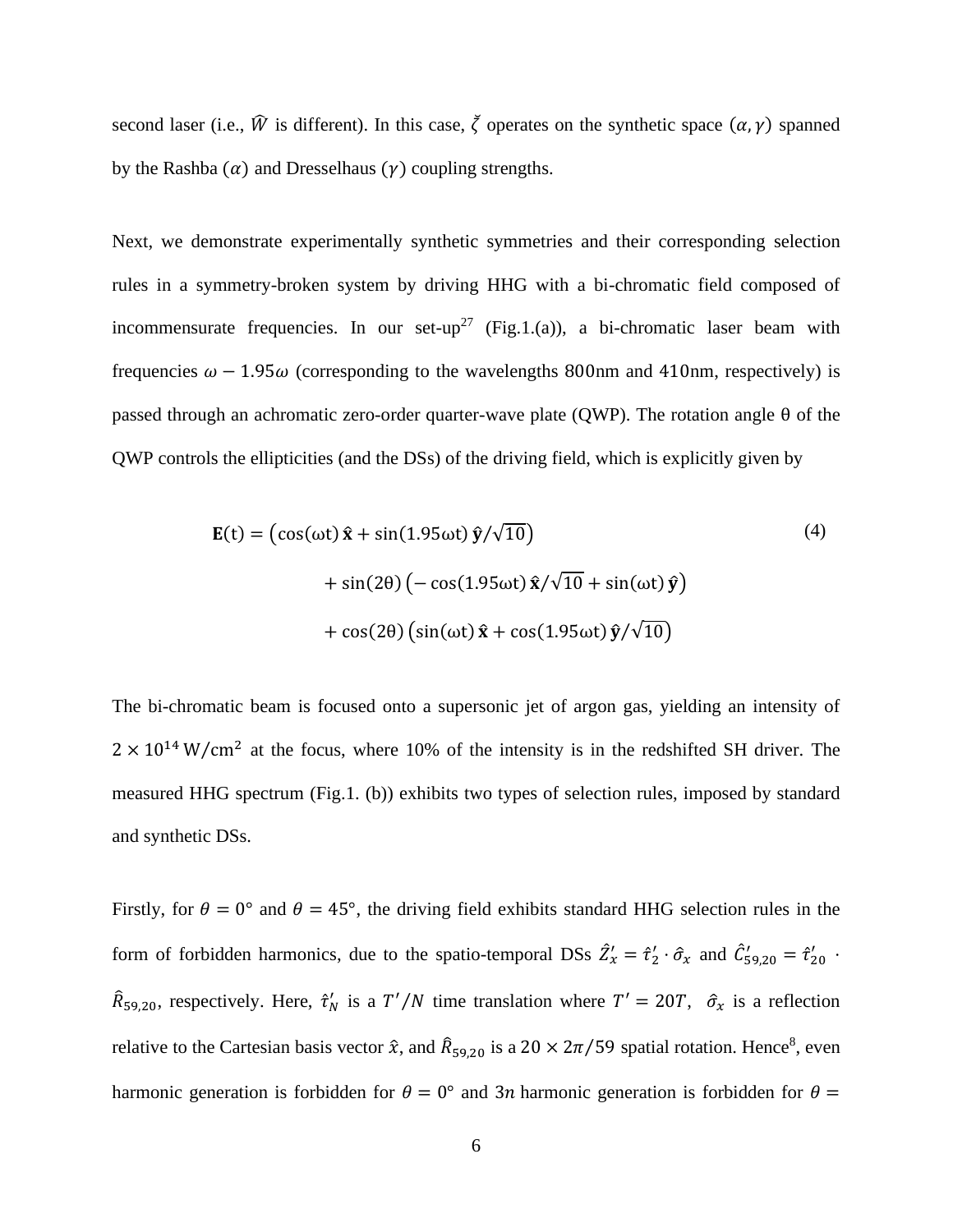45° (Fig.1.(b)). As  $\theta$  is detuned from 0° and 45°, the DSs  $\hat{Z}'_x$  and  $\hat{C}'_{59,20}$  are broken, and instead, DSs of the form  $\hat{Z}'_x \cdot \xi$  and  $\hat{C}'_{59,20} \cdot \xi$  are imposed, where  $\xi$  are synthetic dimension operations given by Table 1. In the following, we demonstrate that the  $\theta$ -scaling of the spectrum is controlled by the selection rules corresponding to these synthetic symmetries, for three exemplary spectral components of the emission – H18.8, H19.75 and H20.7 (where H stands for harmonic of the fundamental  $\omega$  pump). As  $\theta$  is detuned from  $0^{\circ}$ , the  $\hat{Z}'_x$  DS is broken (to 1<sup>st</sup> order in  $\theta$ ) by two linearly polarized fields with frequencies  $\omega = 20\omega'$  and  $1.95\omega = 39\omega'$ , given explicitly by  $(-2\theta \cos(39\omega' t) \hat{x}/\sqrt{10})$  and  $(+2\theta \sin(20\omega' t) \hat{y})$  (these  $2^{nd}$  perturbative fields can be thought of as arising due to the changing ellipticity of the original beams when the QWP is rotated – any deviation from the original Floquet Hamiltonian can be assigned to a perturbative term). By plugging in either  $(p_x = 2\theta, p_y = 0, s = 39)$  or  $(p_x = 0, p_y = 2\theta, s =$ 40) into Table 1 and employing  $\omega'$  as the fundamental frequency, we identify that the system exhibits  $\hat{Z}'_x \cdot \xi$  symmetry where  $\xi(\theta) = -\theta$  (Fig.1.(c)). The corresponding selection rules forbids the amplitudes of harmonic H18.8 and H20.7 to have a contribution proportional to  $p_x = 2\theta$  in their scaling, hence, they scale quadratically, as  $\theta^2$ . Similarly,  $\hat{Z}'_x \cdot \vec{\zeta}$  forbids H19.75 to have a contribution proportional to  $p_x^2 \propto \theta^2$ , hence it scales linearly with  $\theta$ . See section VI of the SI for an explicit derivation of these predictions using Table 1. To compare the scaling of each harmonic amplitude to the analytical predictions, we fitted it to a general polynomial model (Fig.1(e-g), yellow shaded regions). The ratio between the coefficients of the polynomial fit indicates whether the emission scales linearly or quadratically, e.g., in Fig.1.(g), H19.75 scales as  $9.5(\theta - 0.1) + 0.05(\theta - 0.1)^2$  in the yellow-shaded region, in accordance with the analytically derived selection rule that forbids quadratic ( $\propto \theta^2$ ) contributions (because the coefficient for  $\theta^2$ is  $\sim$ 200 times weaker than the  $\theta$  coefficient). Additionally, it was verified that when fitting the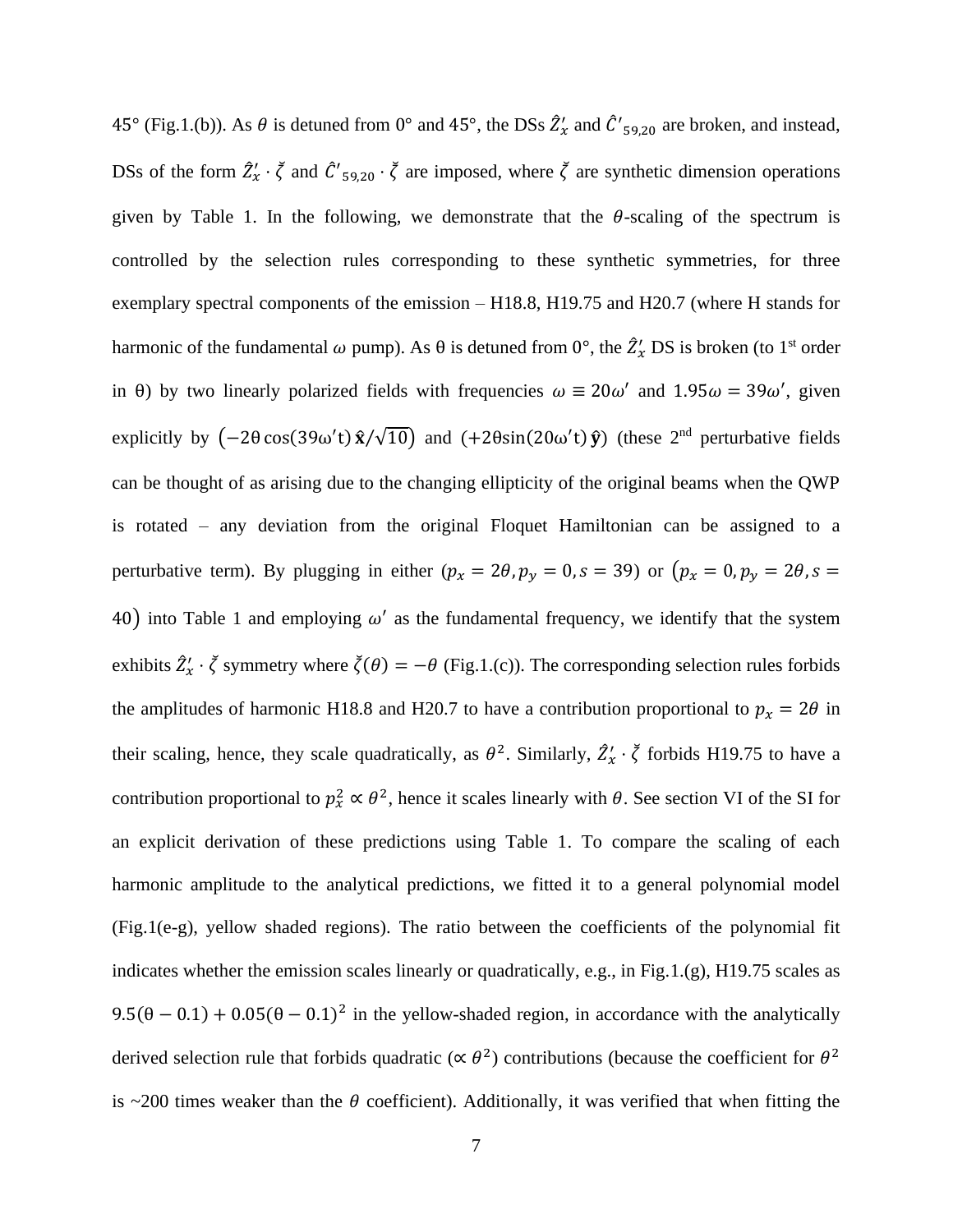scaling of each harmonic amplitude to its specific prediction, i.e., to a linear or quadratic powerlaw, all fits result in  $R^2 > 0.95$ .

As  $\theta$  is detuned away from 45°, we probe the breaking of  $\hat{C}'_{59,20}$  DS (to 1<sup>st</sup> order in  $\theta$ ) by two linearly polarized fields  $sin(20\omega' t) \hat{x}$  and  $cos(39\omega' t)/\sqrt{10} \hat{y}$  with amplitude  $2(\theta^{\circ} - 45^{\circ})$ . As a result, the  $\hat{C}_{59,20}'$  is broken, and synthetic symmetries of the form  $\hat{C}_{59,20}' \cdot \vec{\zeta}$  are imposed (Fig.1. (d)). To obtain the corresponding selection rules in terms of the detuning angle  $(\theta - 45^{\circ})$ , we plug in  $(p_x \propto (\theta - 45^{\circ})$ ,  $s = 20$ ) and  $(p_y \propto (\theta - 45^{\circ})$ ,  $s = 39)$  into Table 1 (see SI section VI) for an explicit substitution). The corresponding selection rules forbids contributions linear in  $\theta$  to the scaling of H20.7 and H19.75. Additionally, it forbids linear, quadratic, and cubic contributions, to the scaling of H18.8, hence it is predicted to scale as a quartic function of the detuning angle  $(\alpha (\theta - 45^{\circ})^4)$ . These predictions (Fig.1. (e)) are clearly observed in the experimental measurement (Fig.3(f-h), blue shaded regions).

To summarize, we have demonstrated that systems that are traditionally regarded as symmetrybroken, can systematically exhibit a new class of symmetries and selection rules through synthetic dimensions. These symmetries and selection rules determine how the system's observables scale as the system transitions out of its original symmetric state, showing the role of the broken symmetries in the dynamics of the symmetry-broken systems. We have tabulated these symmetries for periodically driven Floquet systems subject to two driving fields, and derived the corresponding selection rules for HHG, ATI and more (see section VII in the SI). We observed experimentally selection rules rooted in synthetic dimensions by driving HHG with a bi-chromatic laser field that consists of incommensurate frequencies. We highlight that our theory is a non-perturbative theory, that applies to all orders of the perturbation's strength. We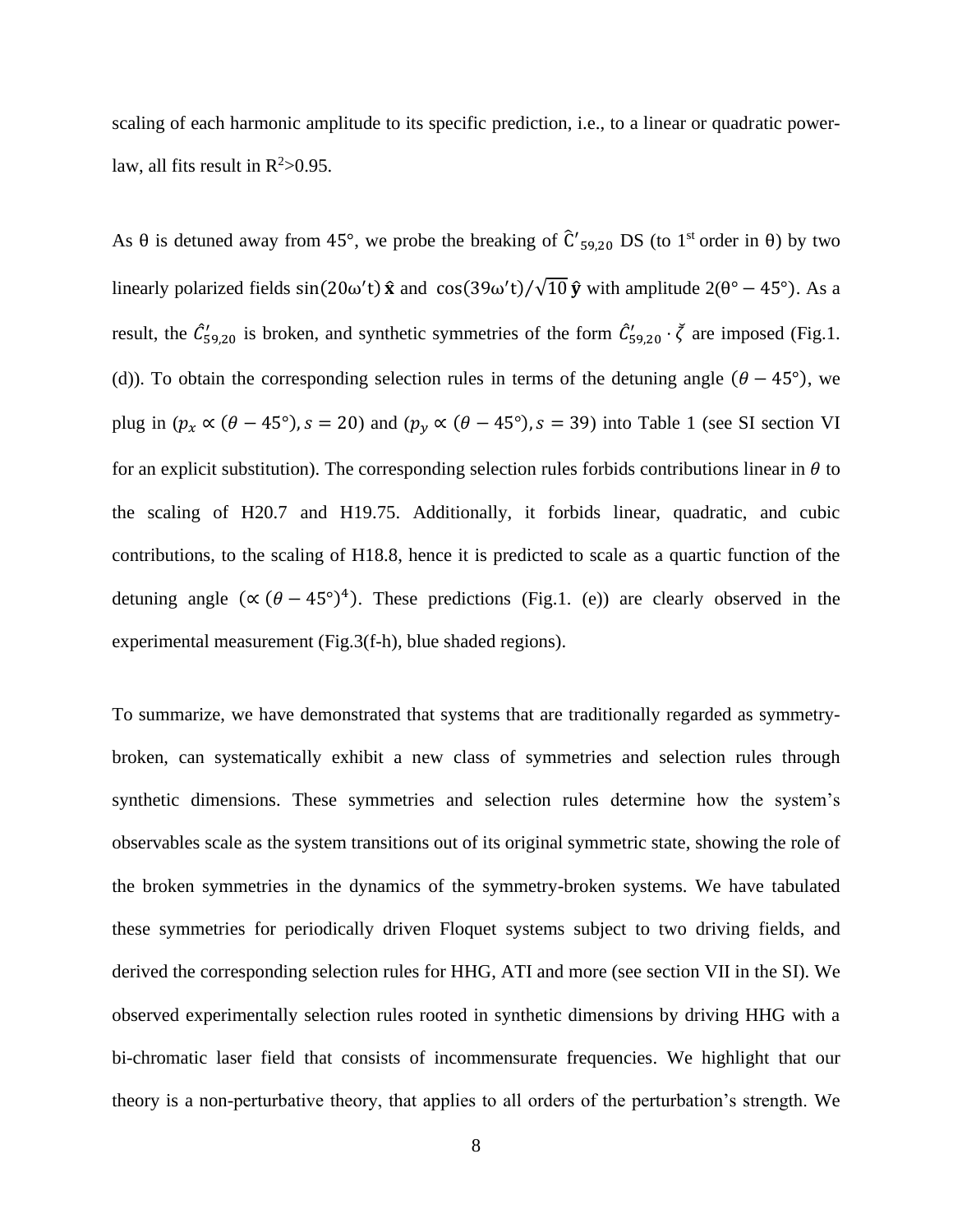further emphasize that real-synthetic symmetries and their associated selection rules are general concepts, relevant to all systems with a broken symmetry in real space. For example, one (or both) of the lasers we have employed in our construction, may be replaced by a different periodically oscillating (or static) element of the system (either extrinsic or intrinsic), e.g., spin orbit coupling strengths<sup>28</sup> (see section V in the SI) or lattice excitations<sup>25,26,29</sup>. Specifically, by reformulating them as effective gauge fields, the derived symmetries and selection rules (Table 1) can be directly applied to dynamical symmetry breaking by phonons and magnons, opening new opportunities for all-optical time-resolved spectroscopy (and control) of their dynamics. Overall, the presented approach provides a unified framework for the analysis of symmetrybroken systems, complementary to perturbation theory, hence we expect it to be used throughout science and engineering.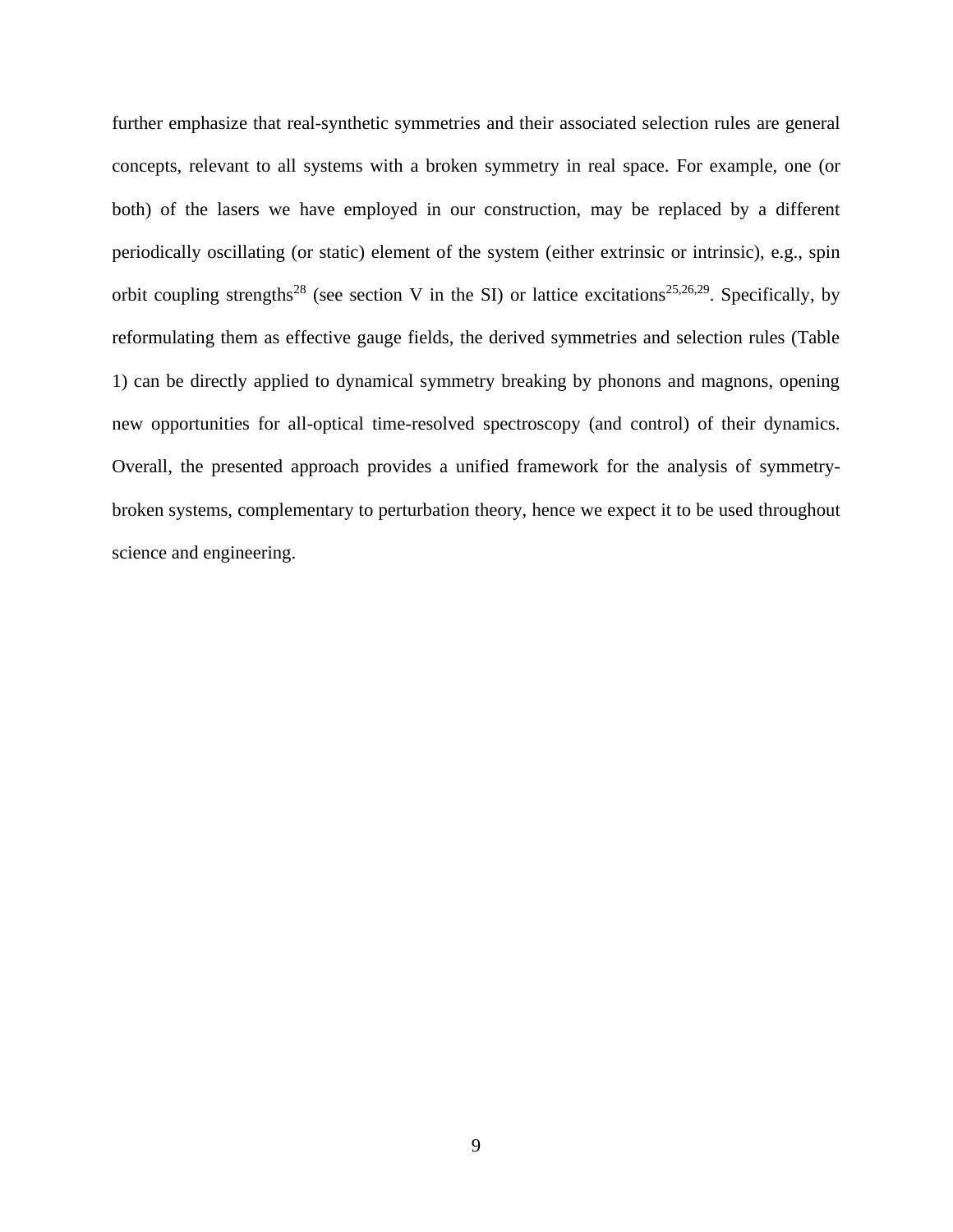**Table I: Synthetic dynamical symmetries and their corresponding selection rules for harmonic generation and photoionization.** When the DS is not  $\hat{C}_{NM}$  or  $\hat{e}_{NM}$ , the coefficients  $(k, h, j, l, E_{nx}^{(klhj)}, E_{ny}^{(klhj)})$  are defined in the Eq. (3). For  $\hat{C}_{NM}$  &  $\hat{e}_{NM}$ , the expansion coefficients  $(E_{Rn}^{(klhj)}, E_{Ln}^{(klhj)}, k, l, h, j)$  are defined in the SI, section I. The coefficients  $\tilde{\phi}_{kn}$  $(abcd)$  and their selection rules were defined & derived in the SI, section II.

| $\hat{X}$                  | $\breve{\zeta}_s(p)$                                                                                                                                   | Harmonic generation selection rule                                                                                                                | Above threshold ionization selection rule                                                                                                                                    |
|----------------------------|--------------------------------------------------------------------------------------------------------------------------------------------------------|---------------------------------------------------------------------------------------------------------------------------------------------------|------------------------------------------------------------------------------------------------------------------------------------------------------------------------------|
| Ŷ                          | $\overline{p}$                                                                                                                                         | $E_{\rm nx}^{\rm (klhj)}, E_{\rm ny}^{\rm (klhj)}$ $\in \! \mathbb{R}$                                                                            | $\tilde{\phi}_{kn}^{(abcd)} = \tilde{\phi}_{k,-n}^{(cdab)}$                                                                                                                  |
| Ô.                         | $-\bar{p}$                                                                                                                                             | $E_{\rm{nx}}^{(\text{klhj})},E_{\rm{ny}}^{(\text{klhj})} \in i^{1+k+l+h+j}\mathbb{R}$                                                             | $\tilde{\phi}_{kn}^{(abcd)}=(-1)^{a+b+c+d}\tilde{\phi}_{(-k)(-n)}^{(cdab)}$                                                                                                  |
| Ĝ                          | $(-1)^{1+s}\overline{p}$                                                                                                                               | $E_{\rm nx}^{\rm (klhj)}, E_{\rm ny}^{\rm (klhj)} \in i^{n+1+(s+1)(k+l+h+j)} \mathbb{R}$                                                          | $\tilde{\phi}_{kn}^{(abcd)} = \tilde{\phi}_{(-k)(-n)}^{(cdab)} (-1)^{n+(s+1)(a+b+c+d)}$                                                                                      |
| $2_y$                      | $\begin{pmatrix} (-1)^{s+1} & 0 \\ 0 & (-1)^s \end{pmatrix} \begin{pmatrix} p_x \\ p_y \end{pmatrix}$                                                  | $n + (s + 1)(k + h) + s(j + l) = 2q \Rightarrow$<br>$E_{nx}^{(klhj)} = 0$                                                                         | $\tilde{\phi}_{\alpha,k_n}^{(abcd)} = \tilde{\phi}_{\alpha,\partial_\nu k_n}^{(abcd)} (-1)^{n+(s+1)(a+c)+s(b+d)}$                                                            |
|                            |                                                                                                                                                        | $n + (s + 1)(k + h) + s(j + l) = 2q + 1 \Rightarrow$<br>$E_{nv}^{(klhj)}=0$                                                                       |                                                                                                                                                                              |
| $\widehat{D}_{\mathbf{y}}$ | $\begin{pmatrix} -1 & 0 \\ 0 & 1 \end{pmatrix} \begin{pmatrix} \bar{p}_x \\ \bar{p}_y \end{pmatrix}$                                                   | $E_{nx}^{(klhj)} \in i^{1+k+h}\mathbb{R}$<br>$E_{nv}^{(klhj)} \in i^{k+h} \mathbb{R}$                                                             | $\tilde{\phi}_{kn}^{~(cdab)}=\tilde{\phi}_{\left(\hat{\sigma}_yk\right)(-n)}^{~(abcd)}(-1)^{(a+c)}$                                                                          |
|                            | $\hat{H}_y \qquad \begin{pmatrix} (-1)^{s+1} & 0 \\ 0 & (-1)^s \end{pmatrix} \begin{pmatrix} \bar{p}_x \\ \bar{p}_y \end{pmatrix}$                     | $\begin{array}{l} E_{nx}^{(klhj)} \in i^{n+1+(s+1)(k+h)+s(l+j)} \mathbb{R} \\ E_{ny}^{(klhj)} \in i^{n+(s+1)(k+h)+s(l+j)} \mathbb{R} \end{array}$ | $\tilde{\phi}_{kn}^{(abcd)}=\tilde{\phi}_{\sigma_\text{v} k,-n}^{(cdab)} (-1)^{n+(s+1)(a+c)+s(b+d)}$                                                                         |
|                            | $\hat{\mathcal{C}}_{NM} \qquad \  \  e^{-\frac{i2\pi s}{N}\hat{R}(\boldsymbol{p})}{}_{N,M} \cdot \boldsymbol{p}$                                       | $E_{\text{Rn}}^{(klhj)}(p) \neq 0$ if $\exists q \in \mathbb{N}$ :<br>$n-M(l+h-k-j) - s(k+l-h-j) + M = Nq$                                        | $\tilde{\phi}_{k_n}^{\quad (abcd)}=\tilde{\phi}_{\hat{\mathcal{R}}_{NM}k_n}^{\quad (abcd)}e^{i\frac{2\pi}{N}[n+(M-s)(a-c)-(M+s)(b-d)]}$                                      |
|                            |                                                                                                                                                        | $E_{\text{Ln}}^{(klhj)}(p) \neq 0$ if $\exists q \in \mathbb{N}$ :<br>$n - M(l + h - k - j) - s(k + l - h - j) - M = Nq$                          |                                                                                                                                                                              |
| $\hat{e}_{NM}$             | $e^{-\frac{i2\pi s}{N}\hat{L}^{(\boldsymbol{p})}{}_{1/b}\,\cdot\,\hat{R}^{(\boldsymbol{p})}{}_{N,M}}$<br>$\cdot \hat{L}^{(p)}$ <sub>h</sub> · <b>p</b> | $E_{-n}^{(klhj)}(p) \neq 0$ if $\exists q \in \mathbb{N}$ :<br>$n - M(l + h - k - j) - s(k + l - h - j) + M = Nq$                                 | $\tilde{\phi}_{k_n}^{~~(abcd)}=\tilde{\phi}_{\hat{\mathcal{L}}_b\cdot\tilde{R}_{N,M}\cdot\hat{\mathcal{L}}_{1/b}k_n}^{~~(abcd)}e^{i\frac{2\pi}{N}[n+(M-s)(a-c)-(M+s)(b-d)]}$ |
|                            |                                                                                                                                                        | $E_{+n}^{(klhj)}(p) \neq 0$ if $\exists q \in \mathbb{N}$ :<br>$n - M(l + h - k - j) - s(k + l - h - j) - M = Nq$                                 |                                                                                                                                                                              |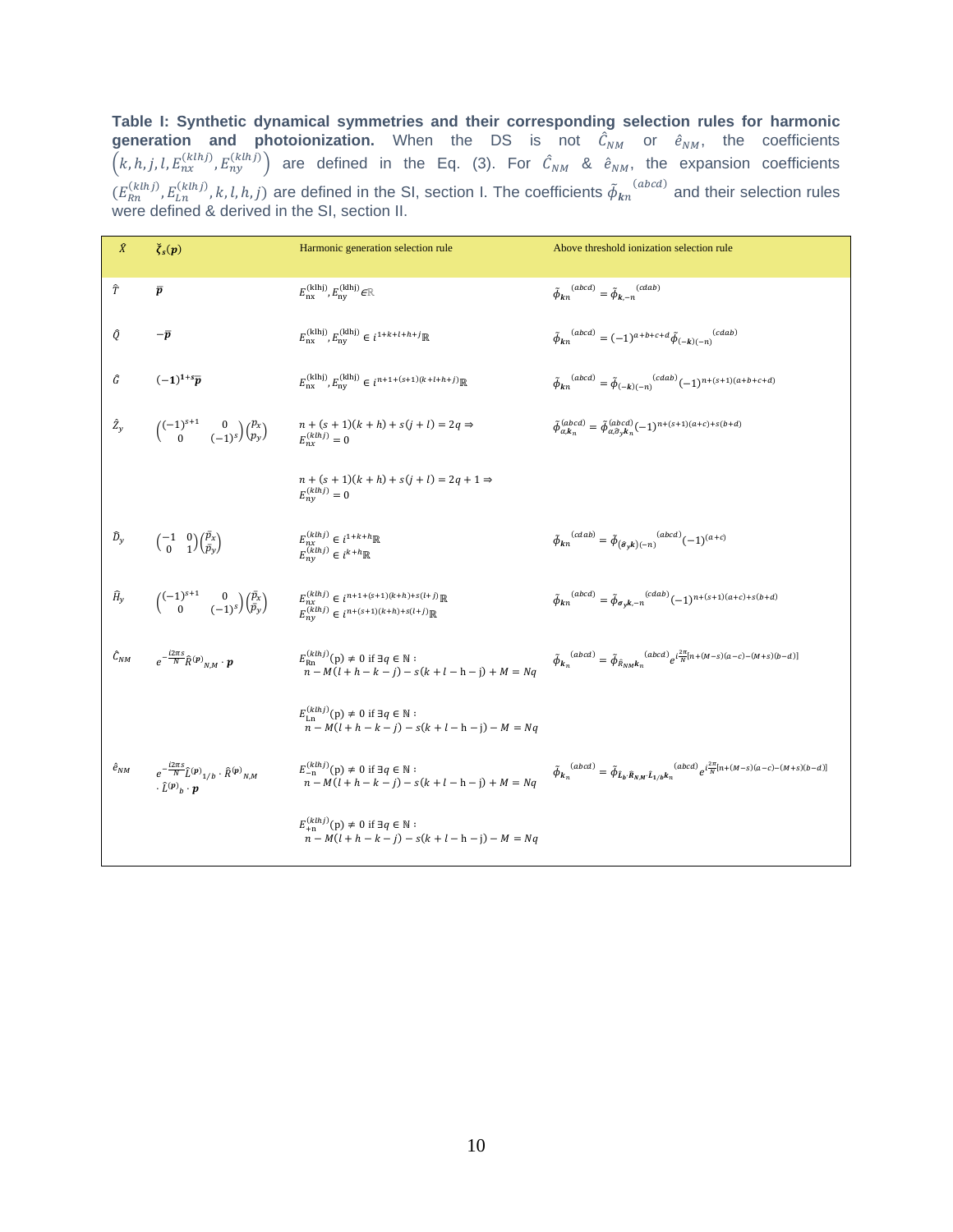**Figure 1: Experimental investigation of selection rules by real-synthetic symmetries.** (**a)** illustration of the experimental setup (b) measured HHG spectrum as a function of the QWP angle θ. (c) Illustration of the symmetry operations  $\hat{Z}\cdot\check{\zeta}_2$  on the Lissajous curves of the driving field at  $\theta=0^\circ$  and  $\theta=10^\circ$ . (d) Illustration of the symmetry operation  $\hat{\mathcal{C}}\cdot\vec{\zeta}_{\hat{\mathcal{C}}}$  on the Lissajous curve of the driving field for  $\theta = 45^\circ$  and  $\theta = 55^\circ$ . The axes  $p_x$  and  $p_y$  in the x and y amplitude components of the symmetry breaking part of the field, i.e., they are proportional to  $(\theta - 45^{\circ})$ . (e) summary of analytical predictions for the scaling of each spectral component **(f-h)** The scaling of harmonics 18.8,19.75 and 20.7. The scaling of each harmonic amplitude was fit to a general polynomial model within the yellow & blue shaded regions, and the resulting polynomials appear in the corresponding color above each subfigure. The ratio between the coefficients of the polynomial indicates whether the emission scales linearly or quadratically.

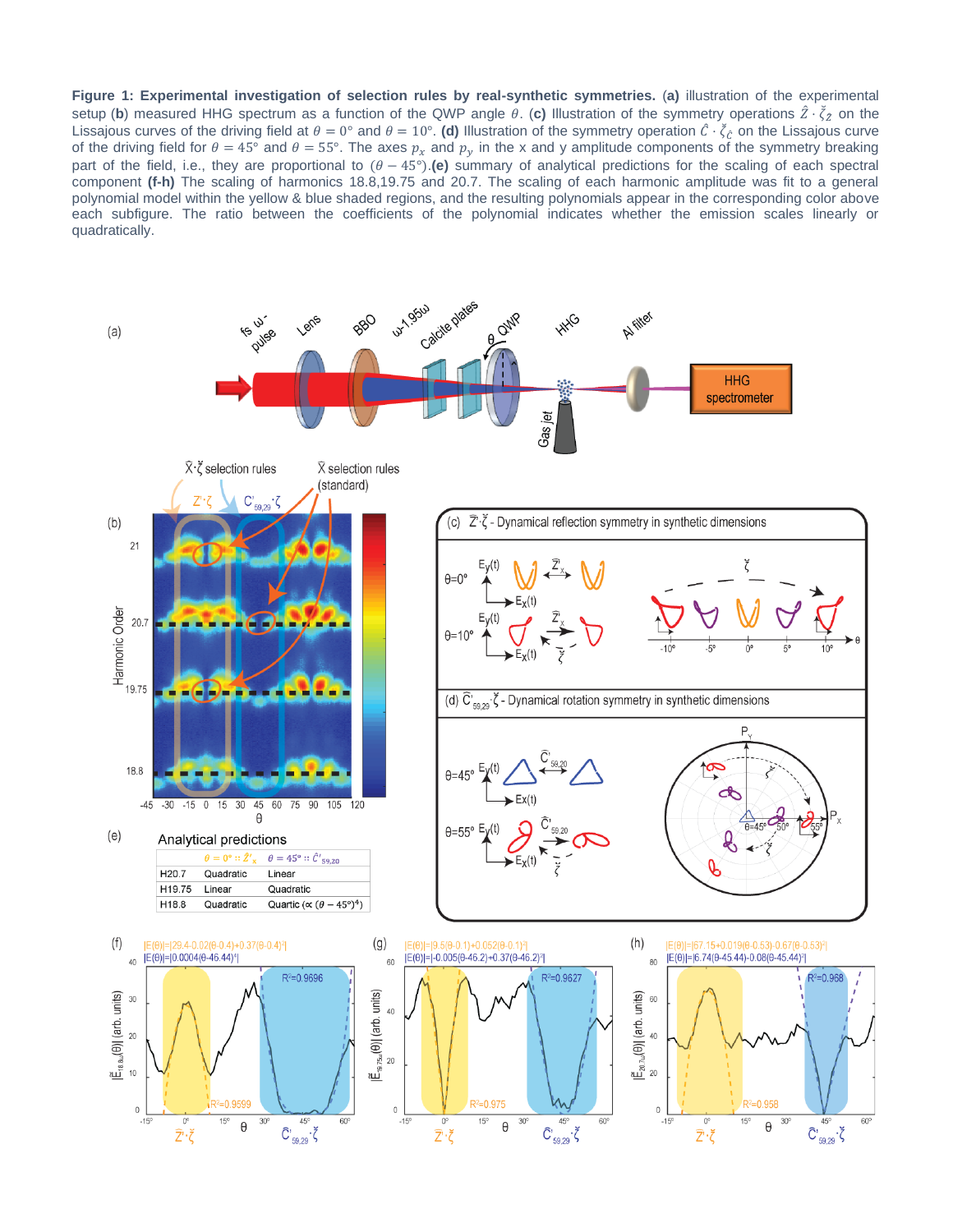#### **Data Availability Statements**

The data supporting the findings of this study are available from the corresponding author upon reasonable request.

#### **References**

- 1. Bishop, D. M. & Klein, D. J. *Group Theory and Chemistry*. *Physics Today* **28**, (Dover publications, 2012).
- 2. Jackson, J. D. *Classical Electrodynamics*. (Wiley, 1975).
- 3. Boyd, R. W. *Nonlinear Optics, Third Edition*. (Academic Press, Inc., 2008).
- 4. Gu, B. & Franco, I. Optical absorption properties of laser-driven matter. *Phys. Rev. A* **98**, 63412 (2018).
- 5. Engelhardt, G. & Cao, J. Dynamical Symmetries and Symmetry-Protected Selection Rules in Periodically Driven Quantum Systems. *Phys. Rev. Lett.* **126**, 90601 (2021).
- 6. Ben-Tal, N., Moiseyev, N. & Beswick, A. The effect of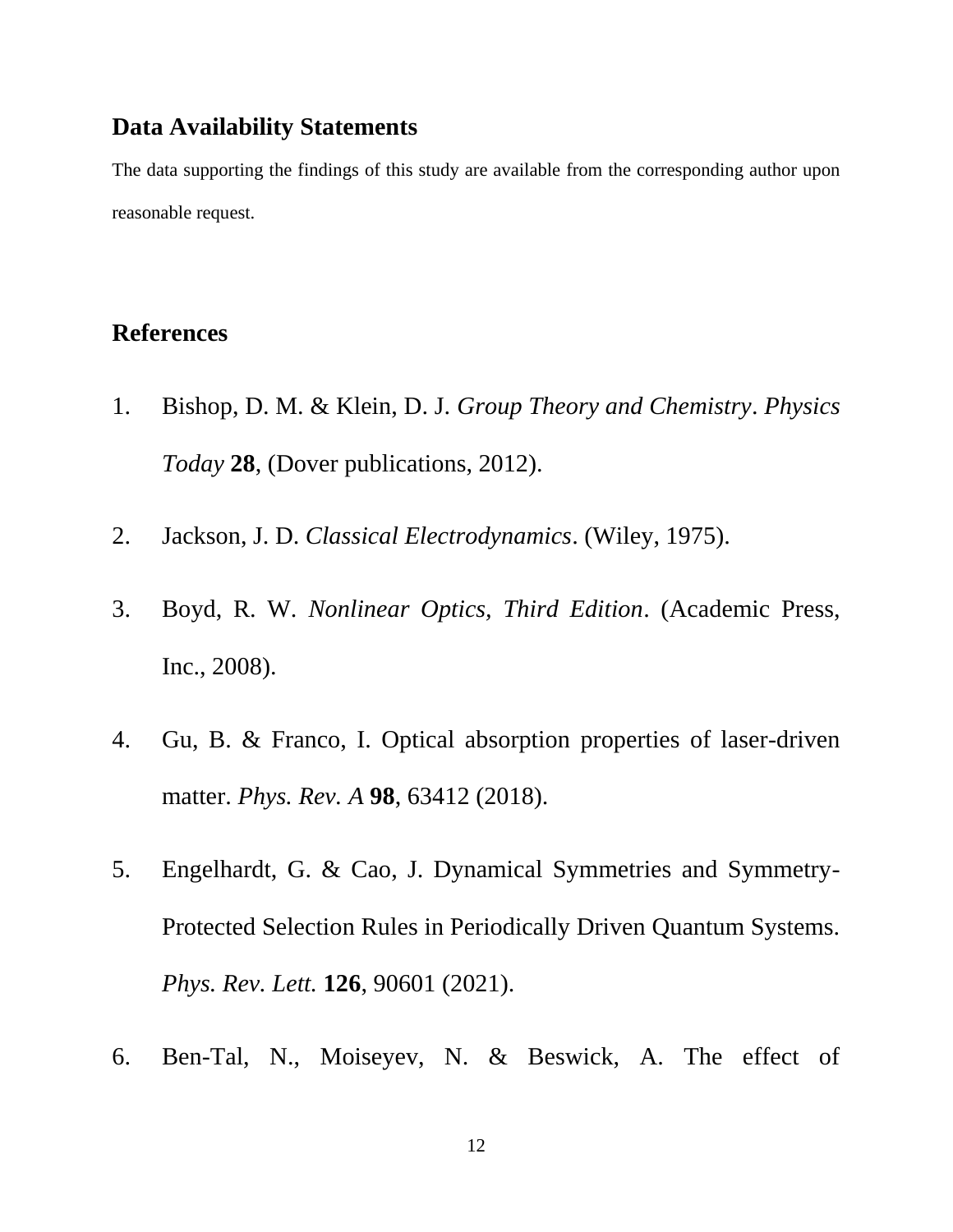Hamiltonian symmetry on generation of odd and even harmonics. *J. Phys. B At. Mol. Opt. Phys.* **26**, 3017 (1993).

- 7. Alon, O. E., Averbukh, V. & Moiseyev, N. Selection rules for the high harmonic generation spectra. *Phys. Rev. Lett.* **80**, 3743–3746 (1998).
- 8. Neufeld, O., Podolsky, D. & Cohen, O. Floquet group theory and its application to selection rules in harmonic generation. *Nat. Commun.* **10**, 1–9 (2019).
- 9. Korneev, P. A. *et al.* Interference carpets in above-threshold ionization: From the coulomb-free to the coulomb-dominated regime. *Phys. Rev. Lett.* **108**, 223601 (2012).
- 10. Gupta, A. K., Alon, O. E. & Moiseyev, N. Generation and control of high-order harmonics by the interaction of an infrared laser with a thin graphite layer. *Phys. Rev. B - Condens. Matter Mater. Phys.* **68**, 205101 (2003).
- 11. Fleischer, A., Kfir, O., Diskin, T., Sidorenko, P. & Cohen, O. Spin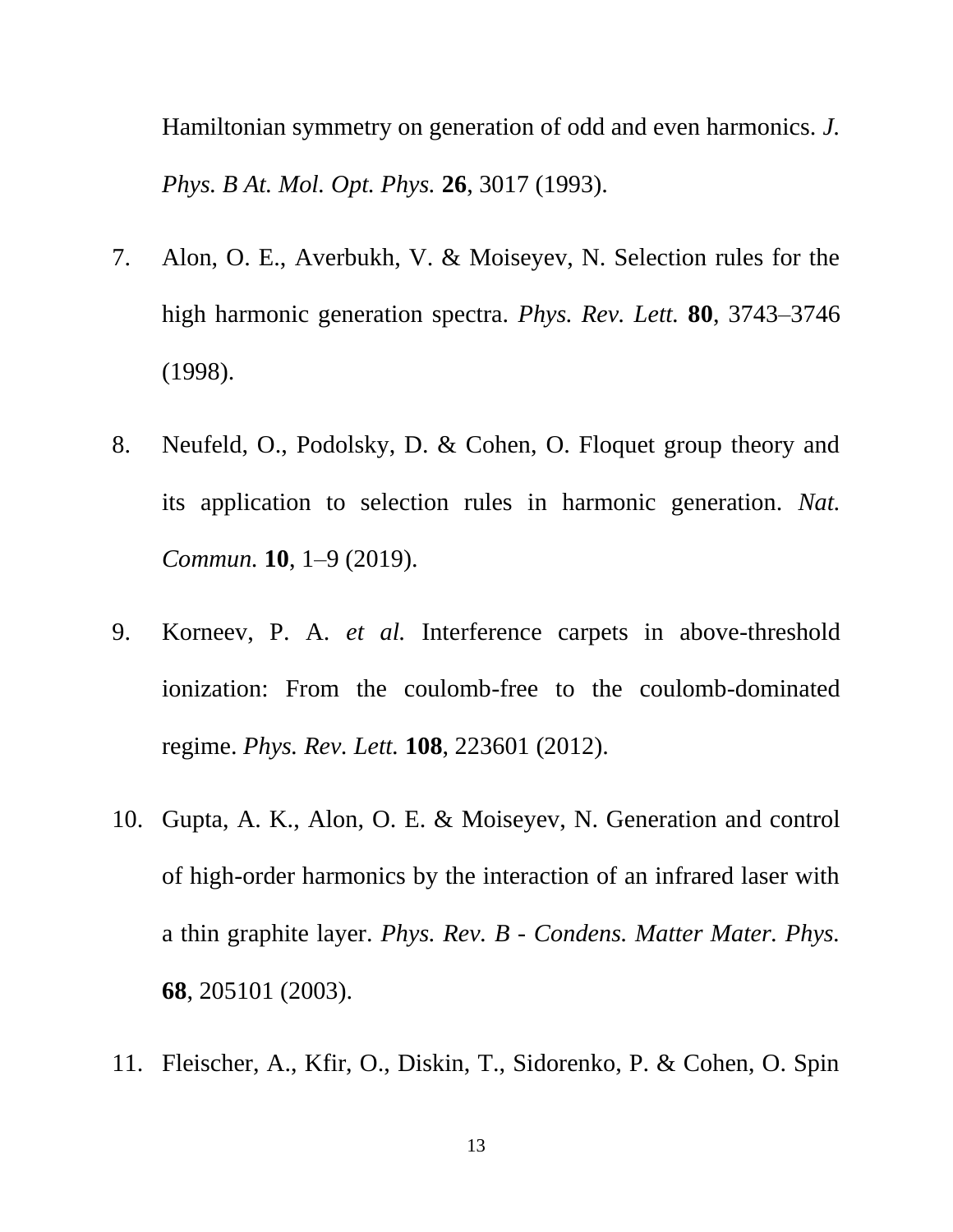angular momentum and tunable polarization in high-harmonic generation. *Nat. Photonics* **8**, 543 (2014).

- 12. Kfir, O. *et al.* Generation of bright phase-matched circularlypolarized extreme ultraviolet high harmonics. *Nat. Photonics* **9**, 99– 105 (2015).
- 13. Fan, T. *et al.* Bright circularly polarized soft X-ray high harmonics for X-ray magnetic circular dichroism. *Proc. Natl. Acad. Sci.* **112**, 14206–14211 (2015).
- 14. Saito, N. *et al.* Observation of selection rules for circularly polarized fields in high-harmonic generation from a crystalline solid. *Optica* **4**, 1333–1336 (2017).
- 15. Baer, R., Neuhauser, D., Ždánská, P. R. & Moiseyev, N. Ionization and high-order harmonic generation in aligned benzene by a short intense circularly polarized laser pulse. *Phys. Rev. A - At. Mol. Opt. Phys.* **68**, 8 (2003).
- 16. Baykusheva, D., Ahsan, M. S., Lin, N. & Wörner, H. J. Bicircular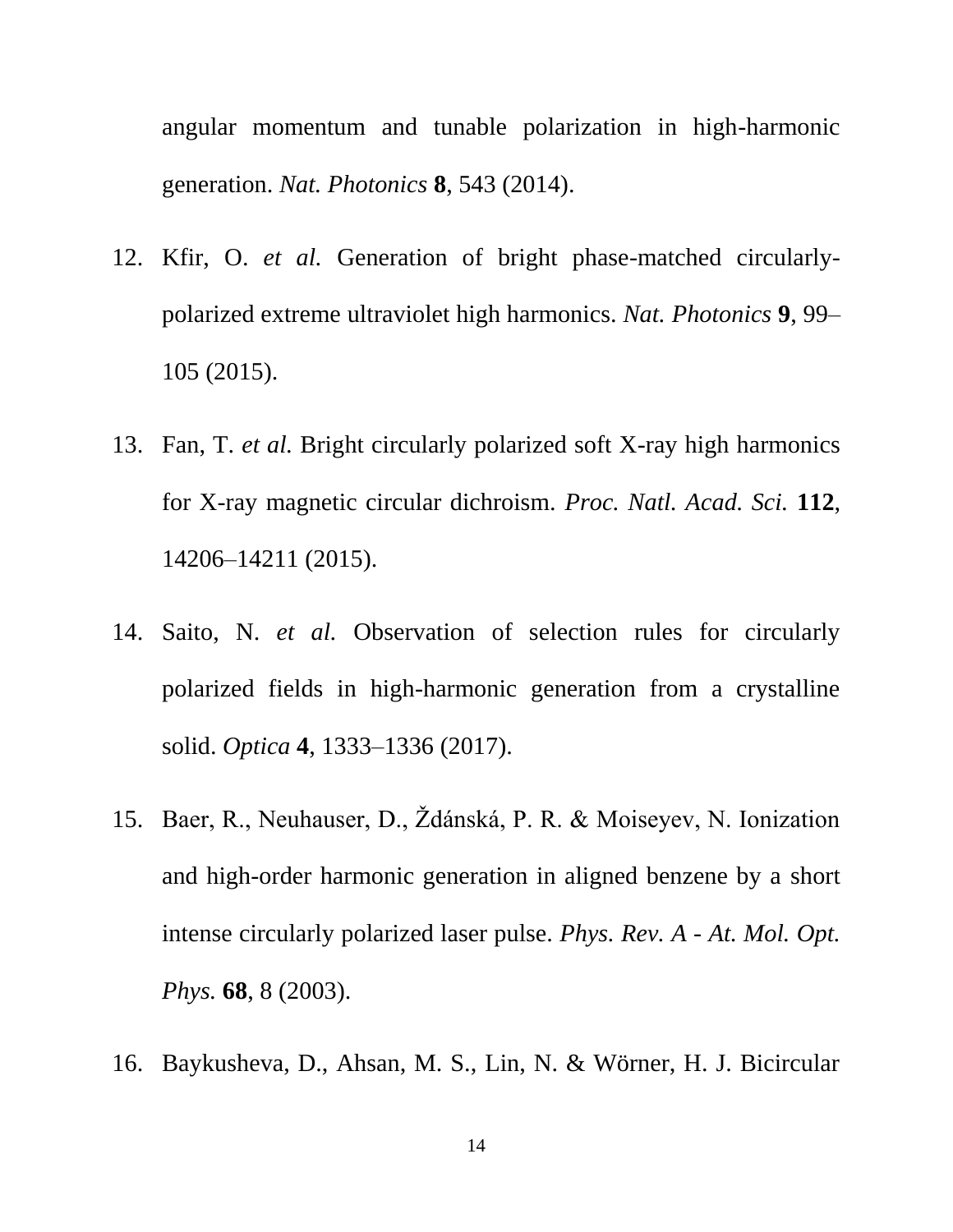High-Harmonic Spectroscopy Reveals Dynamical Symmetries of Atoms and Molecules. *Phys. Rev. Lett.* **116**, 123001 (2016).

- 17. Frumker, E. *et al.* Probing polar molecules with high harmonic spectroscopy. *Phys. Rev. Lett.* **109**, 233904 (2012).
- 18. Neufeld, O. *et al.* Ultrasensitive Chiral Spectroscopy by Dynamical Symmetry Breaking in High Harmonic Generation. *Phys. Rev. X* **9**, 031002 (2019).
- 19. Ayuso, D. *et al.* Synthetic chiral light for efficient control of chiral light–matter interaction. *Nat. Photonics* **13**, 866–871 (2019).
- 20. Heinrich, T. *et al.* Chiral high-harmonic generation and spectroscopy on solid surfaces using polarization-tailored strong fields. 1–26 (2020).
- 21. Neufeld, O. & Cohen, O. Background-Free Measurement of Ring Currents by Symmetry-Breaking High-Harmonic Spectroscopy. *Phys. Rev. Lett.* **123**, 103202 (2019).
- 22. Luu, T. T. & Wörner, H. J. Measurement of the Berry curvature of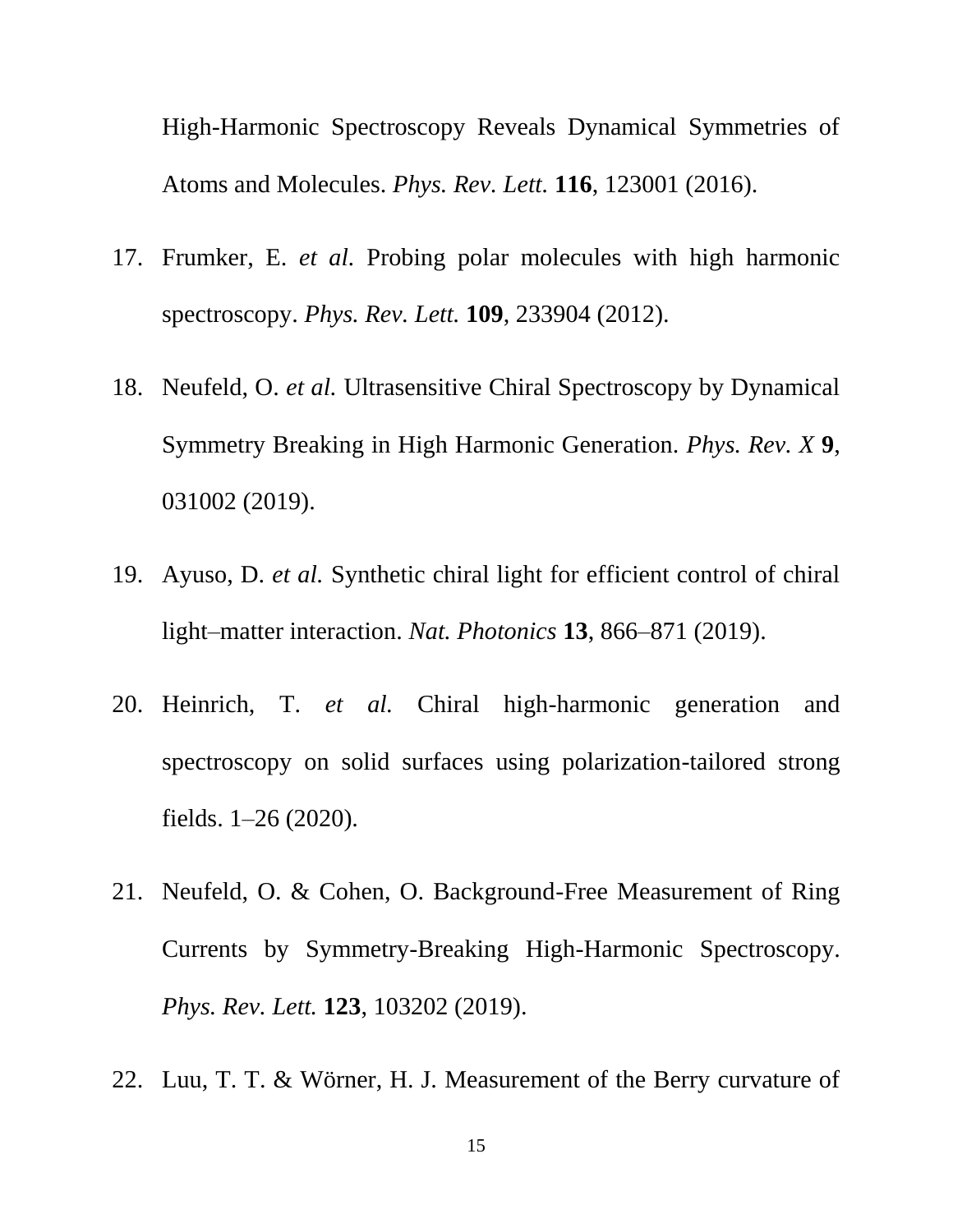solids using high-harmonic spectroscopy. *Nat. Commun.* **9**, 1–6 (2018).

- 23. Silva, R. E. F., Jiménez-Galán, Amorim, B., Smirnova, O. & Ivanov, M. Topological strong-field physics on sub-laser-cycle timescale. *Nat. Photonics* **13**, 849–854 (2019).
- 24. Ron, A., Zoghlin, E., Balents, L., Wilson, S. D. & Hsieh, D. Dimensional crossover in a layered ferromagnet detected by spin correlation driven distortions. *Nat. Commun.* **10**, 1654 (2019).
- 25. Hübener, H., De Giovannini, U. & Rubio, A. Phonon Driven Floquet Matter. *Nano Lett.* **18**, 1535–1542 (2018).
- 26. Giovannini, U. De & Hübener, H. Floquet analysis of excitations in materials. *J. Phys. Mater.* **3**, 012001 (2019).
- 27. Kfir, O. *et al.* In-line production of a bi-circular field for generation of helically polarized high-order harmonics. *Appl. Phys. Lett.* **108**, (2016).
- 28. Lysne, M., Murakami, Y., Schüler, M. & Werner, P. High-